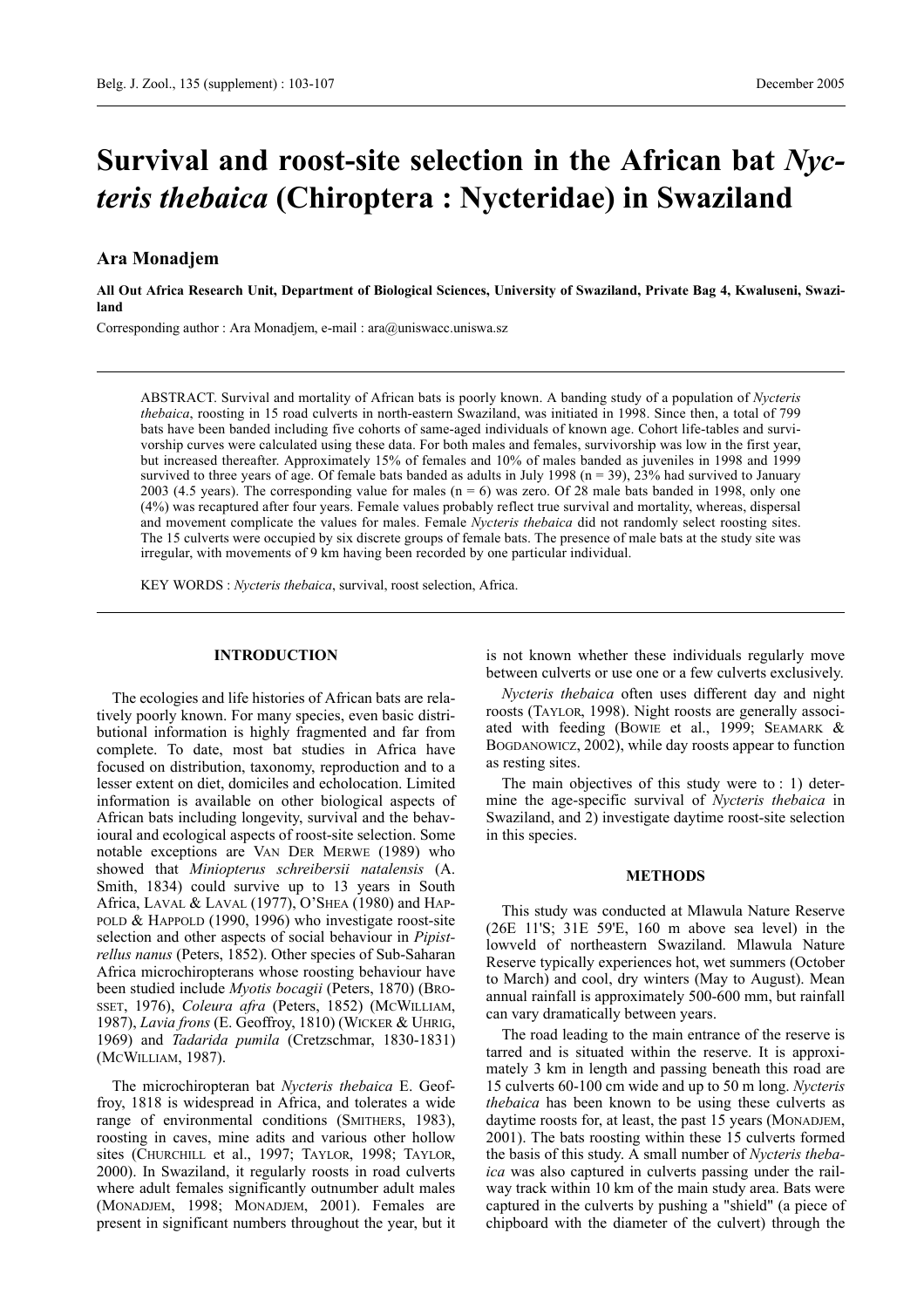culvert into a large sweep net placed over the entrance. The other end of the culvert was blocked to prevent bats that had manoeuvred past the shield from leaving the culvert. The process was repeated until all bats had been captured. In the first year of study this technique was not fully developed and occasionally many bats escaped. From August 1999, however, very few bats escaped. All captured bats were sexed, aged and were fitted with metal bat-bands which were attached around the forearm. Three age classes were identified : juveniles, sub-adults and adults. Juveniles were defined as being dependent on their parents and were easily identified by size and pelage, which was greyer than that of the adults. Sub-adults were identifiable by pelage colour (which was still greyer than that of the adults) only in February and probably March, and represented individuals born in the previous breeding season i.e. November. By July the bats were more than 7 months of age, and could no longer be differentiated from older bats (MONADJEM, 2001).

Culverts were surveyed in July, October and December 1998. From August 1999, culverts were surveyed four times per year in July/August, October, December/January and February. In 1998, only two culverts were surveyed. From August 1999 all 15 culverts were surveyed, and all bats captured, during each survey.

Cluster analysis, conducted by the computer program "Primer" (CLARKE & GORLEY, 2001), was used to identify clusters of roost sites based on the adult males and females utilizing them. Dendrograms were generated based on Bray-Curtis similarities computed on the number of times each bat was recorded roosting in each culvert. Counts were square-rooted so as to down-weight the contributions of a few individuals recorded many times in relation to individuals recorded just once.

#### **RESULTS**

A total of 799 bats have been banded since 1998 and there have been 1835 recaptures. Of these, 380 were banded as juveniles. Numbers of juveniles banded varied between years, but the ratio of juveniles to adult females did not differ significantly between the years ( $\chi^2$  = 3.930, degrees of freedom =  $4$ ,  $P > 0.05$ ; Table 1). Between 1998 and the end of 2000, adults formed a significant proportion of new bats banded. From 2001 onwards, however, a decreasing number of bats were first captured as adults (Fig. 1). Juveniles comprised only 45% of all new bats in the first three years of the study, but 57% in 2001 and 81% in 2002.



Fig. 1. – Cumulative total number of new (i.e. unbanded) adult *Nycteris thebaica* cap-

The sex ratio of juveniles did not deviate significantly from parity. In total, 196 female and 181 male juveniles were banded, with three unsexed individuals. Juvenile sex ratio also did not differ significantly between years ( $\div^2$  = 4.359, degrees of freedom =  $4$ ,  $P > 0.05$ ; Table 1).

#### TABLE 1

Numbers of juveniles banded per year, including juvenile sex ratio and productivity of adult females. Totals do not add up for the years 1999, 2001 and 2002 as single unsexed individuals were banded in these years.

| Year |      | Number of juveniles banded | Juvenile     | <b>Offspring</b>               |                     |  |
|------|------|----------------------------|--------------|--------------------------------|---------------------|--|
|      | Male | Female                     | <b>Total</b> | sex ratio<br>(male/<br>female) | per adult<br>female |  |
| 1998 | 13   | 6                          | 19           | 2.0                            | 0.8                 |  |
| 1999 | 39   | 47                         | 87           | 0.8                            | 1.1                 |  |
| 2000 | 53   | 55                         | 108          | 1.0                            | 1.0                 |  |
| 2001 | 36   | 41                         | 78           | 0.9                            | 0.8                 |  |
| 2002 | 40   | 47                         | 88           | 0.8                            | 0.8                 |  |

Survivorship curves were similar in shape for male and female bats banded as juveniles (Fig. 2). However, male survival was lower than that of females. Juvenile survival was lowest in the first six months, thereafter levelling off and remaining similar throughout adult life. Approximately 15% of females and 10% of males banded as juveniles in 1998 and 1999 survived to three years of age. Of female bats banded as adults in July 1998 ( $n = 39$ ), 23% had survived to January 2003 (4.5 years). The corresponding value for males  $(n = 6)$  was zero. Of 28 male bats banded in 1998, only one (4%) was recaptured after four years. Adult bats captured in 1998 would have been born at the latest in November 1997 making them over five years old when recaptured in 2003.



Fig. 2. – Survivorship curves for male (square) and female (diamond) *Nycteris thebaica* banded as juveniles.

Approximately a third of all juvenile females survived to one year, while only a quarter of juvenile males survived to the same age (Table 2). However, this was not statistically different ( $\chi^2$  = 1.301, degrees of freedom = 1, P > 0.05). Survival to one year varied between years (males :  $\chi^2$  = 21.416, degrees of freedom = 3, P < 0.05; females :  $\chi^2$  = 9.582, degrees of freedom = 3,  $P < 0.05$ ), with highest survival of females and males recorded in 1998 and 1999, respectively. Survival was lowest for both sexes in 2001.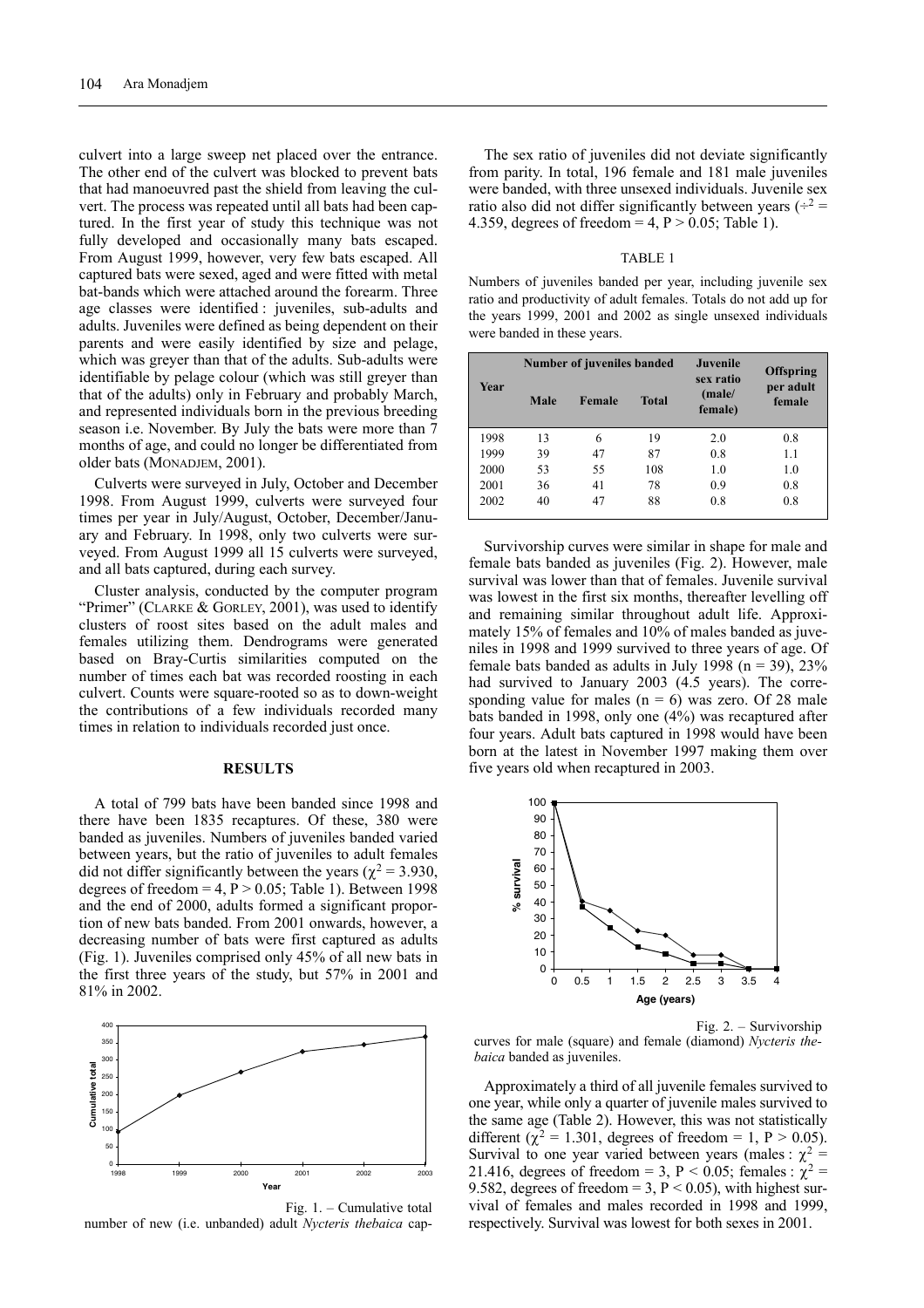| ABL. |  |
|------|--|
|------|--|

Minimum estimates of first year survival of juvenile *Nycteris thebaica*.

| Year        | <b>Proportion</b><br>juvenile<br>females<br>surviving<br>(n) | <b>Proportion</b><br>juvenile<br>males<br>surviving<br>(n) | <b>Total</b><br>number<br>surviving | <b>Overall</b><br>proportion |  |  |
|-------------|--------------------------------------------------------------|------------------------------------------------------------|-------------------------------------|------------------------------|--|--|
| 1998        | 0.50                                                         | 0.15                                                       | 5                                   | 0.26                         |  |  |
| 1999        | 0.38                                                         | 0.54                                                       | 38                                  | 0.44                         |  |  |
| 2000        | 0.38                                                         | 0.19                                                       | 31                                  | 0.29                         |  |  |
| 2001        | 0.15                                                         | 0.11                                                       | 10                                  | 0.13                         |  |  |
| $Mean + SE$ | $0.35 + 0.07$                                                | $0.25 \pm 0.10$                                            |                                     | $0.28 \pm 0.06$              |  |  |

Bats were recorded roosting in 13 of the 15 culverts, with some culverts regularly supporting large numbers of bats (Table 3). Adult bats did not utilize these day roost sites randomly. Adult females tended to be captured in the same culvert on consecutive surveys, occasionally being recorded in neighbouring culverts. This is illustrated in the cluster analysis presented in Fig. 3. Neighbouring roosts cluster together in this analysis, demonstrating similarity in the female "community" using these roosts. Six major groupings are apparent, suggesting that females live in groups whose adult female composition is fairly stable (Fig. 3a). A similar pattern is shown by male bats, however, neighbouring roosts do not necessarily cluster together (Fig. 3b), suggesting greater movement between nonadjacent culverts for males than for females.



Fig. 3. – Cluster analysis showing relationships between culverts based on : a) female and b) male *Nycteris thebaica* roosting in the 15 culverts. The numbers refer to culvert numbers presented in Table 3. The six female groups are as follows : group 1 (culvert 1), group 2 (culverts 3 & 5), group 3 (culverts 6, 7, 8 & 9), group 4 (culvert 10), group 5 (culverts 11, 12 & 13), group 6 (culverts 14 & 15).

TABLE 3

Total number, mean number and adult sex ratio (male :female) of bats recorded in each of the 15 culverts, and rates of occupancy. Culverts 6 and 7 were surveyed 19 times each; all remaining roosts were surveyed 16 times (see Methods).

| <b>Culverts</b>                                     |         |                          |          |                                  |                |           |           |                |           |         |         |                     |         |         |           |
|-----------------------------------------------------|---------|--------------------------|----------|----------------------------------|----------------|-----------|-----------|----------------|-----------|---------|---------|---------------------|---------|---------|-----------|
|                                                     | 47      | $\overline{2}$           | 3        | $\overline{\mathbf{4}}$          | 5 <sup>5</sup> | 6         | 7         | 8 <sup>2</sup> | 9         | 10      | 11      | 12                  | 13      | 14      | 15        |
| Proportion of vis-<br>its occupied.                 | 0.50    | $\overline{0}$           | 0.31     | $\overline{0}$                   | 0.25           | 0.26      | 0.42      | 0.69           | 0.81      | 0.25    | 0.38    | 0.31                | 0.31    | 0.31    | 0.88      |
| No. of bats.<br>No. of bats/visit<br>when occupied. | 48<br>6 | $\overline{0}$<br>۰      | 65<br>13 | $\overline{0}$<br>$\overline{a}$ | 92<br>23       | 216<br>43 | 210<br>26 | 345<br>32      | 373<br>29 | 33<br>8 | 19<br>3 | 13<br>$\mathcal{L}$ | 16<br>3 | 41<br>8 | 364<br>27 |
| Adult sex ratio.                                    | 0.21    | $\overline{\phantom{a}}$ | 0.45     | $\overline{\phantom{a}}$         | 0.62           | 0.18      | 0.14      | 0.24           | 0.23      | 0.18    | 0.20    | 0.25                | 0.83    | 0.44    | 0.23      |

### **DISCUSSION**

The proportion of new (unbanded) adults decreased over the duration of the study, demonstrating that levels of immigration into the study population are low. This suggests that emigration from the study area may be correspondingly low. Similar low levels of dispersal have been reported for other species of microchiropteran bats (O'DONNELL, 2000; SWIFT, 1998). Thus, the recapture rates of banded bats in this study are thought to reflect survival.

Juvenile sex ratio did not deviate from parity. The sex ratio of the 1998 cohort, though biased toward males, was not statistically significant and probably a result of the small sample size, which in turn was due to the fact that only two out of 15 culverts were surveyed in that year. The female-biased adult sex ratio (MONADJEM, 2001), therefore, must be a result of differences in survival and/ or dispersal after weaning. Rates of recapture were higher for females than for males. Whether this is due to greater mortality among males or whether a greater proportion of males disperse from natal roost sites is not known. However, the sex ratio of immigrant (unbanded) bats is not different from that of resident (banded) bats (male :female = 0.41 and 0.47, respectively;  $\chi^2$  = 0.830, P > 0.05), suggesting that the skewed sex ratio may be due to differential survival rates. Greater female survival has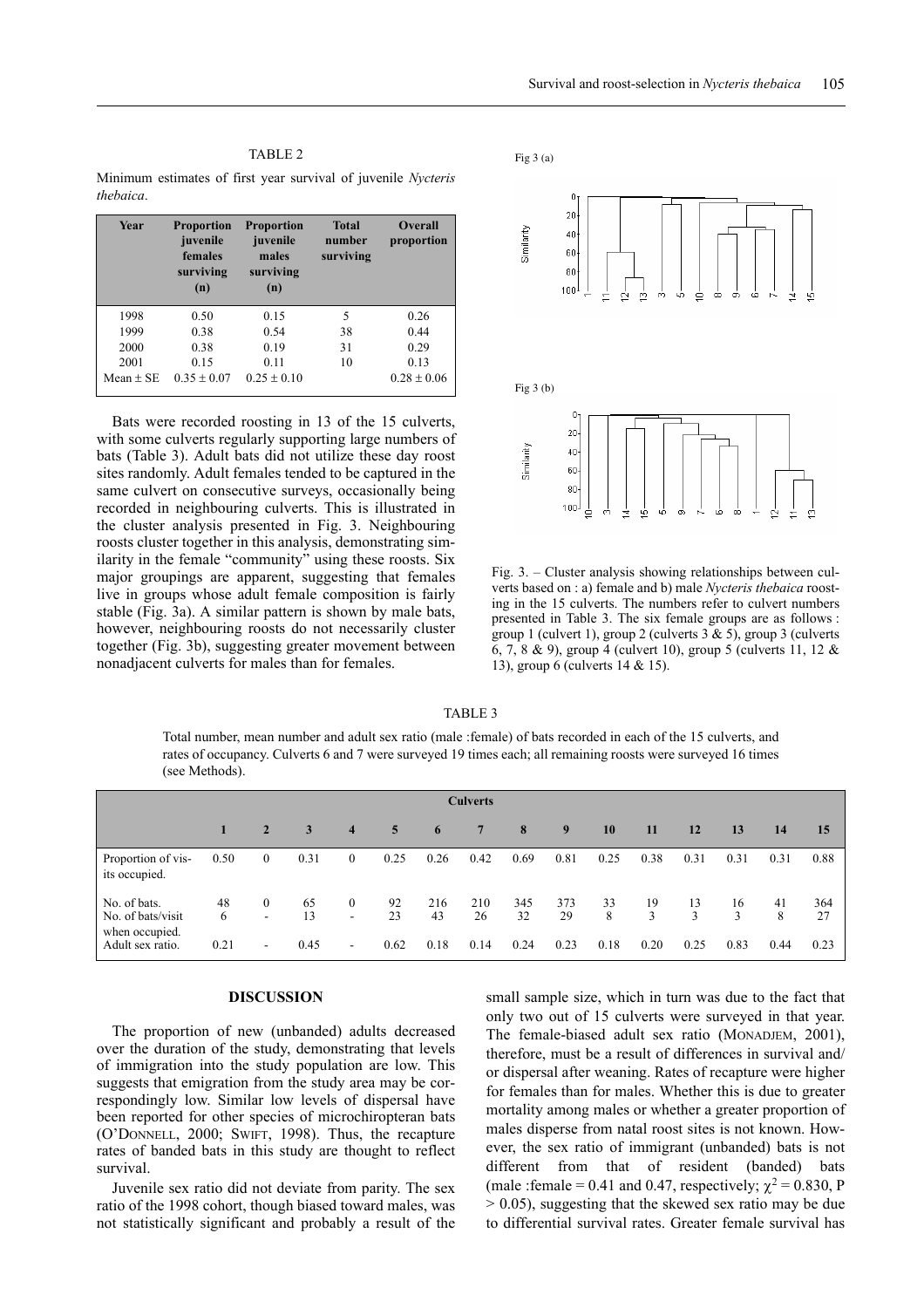also been reported for *Chalinolobus tuberculatus* (O'DONNELL, 2002) and *Plecotus auritus* (SWIFT, 1998).

*Nycteris thebaica* is long-lived with relatively high rates of adult survival. More than a fifth of the adult females captured at the beginning of the study survived at least five years. Comparable results for other species of African bats are severely limited. *Miniopterus schreibersii natalensis* has been shown to survive at least 13 years but survival rates were not estimated (VAN DER MERWE, 1989).

Mortality rates, in contrast, were high in the first year after birth and varied between years. The high survival rate of females born in 1998 may have been due to the small number of juveniles sampled in that year. The apparently low survival of males and females born in 2001 is probably an artifact of methodology. Survival to one year was indicated not only by recaptures after exactly one year, but also subsequent recapture of individuals one-and-a-half, two or more years later. Thus an individual recaptured for the first time after two years, would have been registered as being alive after one year, even though it was not captured at that time. For this reason, the survival values for this cohort may increase with subsequent sampling. Excluding 2001 values, average first year survival was 0.42 for females and 0.29 for males. This is slightly lower compared with estimates for *Chalinolobus tuberculatus* from New Zealand (O'DON-NELL, 2002), but in the range of estimates for microchiropterans from the Northern Hemisphere such as *Eptesicus fuscus* (MILLS et al., 1975), and *Myotis myotis* (ZAHN, 1999).

ALDRIDGE et al*.*, (1990) and CHURCHILL et al., (1997) provided limited data on the roosting habits of *Nycteris thebaica*, while FENTON et al., (1987), based on a sample of five adults, showed that *Nycteris grandis* may exhibit roost fidelity. In contrast, this paper is the first to report on roost occupancy and fidelity for any Nycteridae based on a large number of banded individuals surveyed over several breeding seasons. Female *Nycteris thebaica* exhibited roost site fidelity returning to the same culvert or neighbouring set of culverts. This is despite the relative proximity of the fifteen culverts. *Nycteris thebaica*, therefore, appears to be a sedentary species with females forming groups of fairly stable composition.

The formation of groups of stable composition has also been observed in other African bats including *Myotis bocagii* (BROSSET, 1976), *Coleura afra* (MCWILLIAM, 1987), *Tadarida pumila* (MCWILLIAM, 1988) and in non-African species such as *Chalinolobus tuberculatus* (O'DONNELL, 2002). Roost fidelity has been observed in several African microchiropterans including *Hipposideros commersoni* (VAUGHAN, 1977), *Rhinolophus hidebrandti* and *Tadarida midas* (FENTON & RAUTENBACH, 1986), *Coleura afra* (MCWILLIAM, 1987), *Tadarida pumila* (MCWILLIAM, 1988) and male *Pipistrellus nanus* (HAPPOLD & HAPPOLD, 1996). In contrast, *Scotophilus leucogaster* (FENTON, 1983) and *S. viridis/S. borbonicus* (FENTON et al., 1985) regularly switch day roosts.

Male *Nycteris thebaica* exhibited less roost site fidelity than females. Movement between roosts was greater in males than females. Males, therefore, appeared not to be tied down to one particular culvert or group of adjacent culverts. This was illustrated by the fact that a male *Nycteris thebaica* originally banded at a different location was recaptured at this study site, representing a distance of approximately 9 km.

# **ACKNOWLEDGEMENTS**

This is the 3rd Communication of the All Out Africa Research Unit (www.all-out.org). I would like to thank all the various students at the University of Swaziland who assisted with data collection. My sincere thanks to referees Drs. M. Happold and J. Fahr for greatly improving this paper.

# **REFERENCES**

- ALDRIDGE, H.D.J.N., M. OBRIST, H.G. MERRIAM & B. FENTON (1990). Roosting, vocalizations, and foraging by the African bat, *Nycteris thebaica. J. Mammal.*, 71 : 242-246.
- BOWIE, R.C.K., D.S. JACOBS & P.J. TAYLOR (1999). Resource use by two morphologically similar insectivorous bats (*Nycteris thebaica* and *Hipposideros caffer*). *S. Afr. J. Zool*., 34 : 27-33.
- BROSSET, A. (1976). Social organization in the African bat, *Myotis bocagei. Zeitschrift fur Tierpsychologie*, 42 : 50-56.
- CHURCHILL, S., R. DRAPER & E. MARAIS (1997). Cave utilization by Namibian bats : population, microclimate and roost selection. *S. Afr. J. Wildl. Res*., 27 : 44-50.
- CLARKE, K.R. & R.N. GORLEY (2001). *Primer v5 : user manual.* Plymouth Marine Laboratory, Plymouth.
- FENTON, M.B. (1983). Roosts used by the African bat, *Scotophilus leucogaster* (Chiroptera : Vespertilionidae). *Biotropica*, 15 : 129-132.
- FENTON, M.B., R.M. BRIGHAM, A.M. MILLS & I.L. RAUTENBACH (1985). The roosting and foraging areas of *Epomophorus wahlbergi* (Pteropodidae) and *Scotophilus viridis* (Vespertilionidae) in Kruger National Park, South Africa. *J. Mammal*., 66 : 461-468.
- FENTON, M.B., D.H.M. CUMMING, J.M. HUTTON & C.M. SWANEPOEL (1987). Foraging and habitat use by *Nycteris grandis* (Chiroptera : Nycteridae) in Zimbabwe. *J. Zool., Lond.*, 211 : 709-716.
- FENTON, M.B. & I.L. RAUTENBACH (1986). A comparison of the roosting and foraging behaviours of three species of African insectivorous bats (Rhinolophidae, Vespertilionidae, and Molossidae). *Can. J. Zool.*, 64 : 2860-2867.
- HAPPOLD, D.C.D. & M. HAPPOLD (1990). The domiciles, reproduction, social organization and sex ratios of the Banana Bat, *Pipistrellus nanus* (Chiroptera : Vespertilionidae) in Malawi, Central Africa. *Zeitschrift fur Saugetierkunde*, 55 : 145-160.
- HAPPOLD, D.C.D. & M. HAPPOLD (1996). The social organisation and population dynamics of leaf-roosting banana bats, *Pipistrellus nanus* (Chiroptera : Vespertilionidae), in Malawi, east-central Africa. *Mammalia*, 60 : 517-544.
- LAVAL, R.K. & M.L. LAVAL (1977). Reproduction and behaviour of the African Banana Bat, *Pipistrellus nanus. J. Mammal.*, 58 : 403-410.
- MCWILLIAM, A.N. (1987). The reproductive and social biology of *Coleura afra* in a seasonal environment. In : FENTON, M.B., P. RACEY & J.M.V. RAYNER (eds), *Recent advances in the study of bats.* Cambridge University Press : 324-350.
- MCWILLIAM, A.N. (1988). Social organization of the bat *Tadarida (Chaerephon) pumila* (Chiroptera : Molossidae) in Ghana, West Africa. *Ethology*, 77 : 115-124.
- MILLS, R.W., G.W. BARRETT & M.P. FARRELL (1975). Population dynamics of the big brown bat (*Eptesicus fuscus*) in southwestern Ohio. *J. Mammal*., 56 : 591-604.